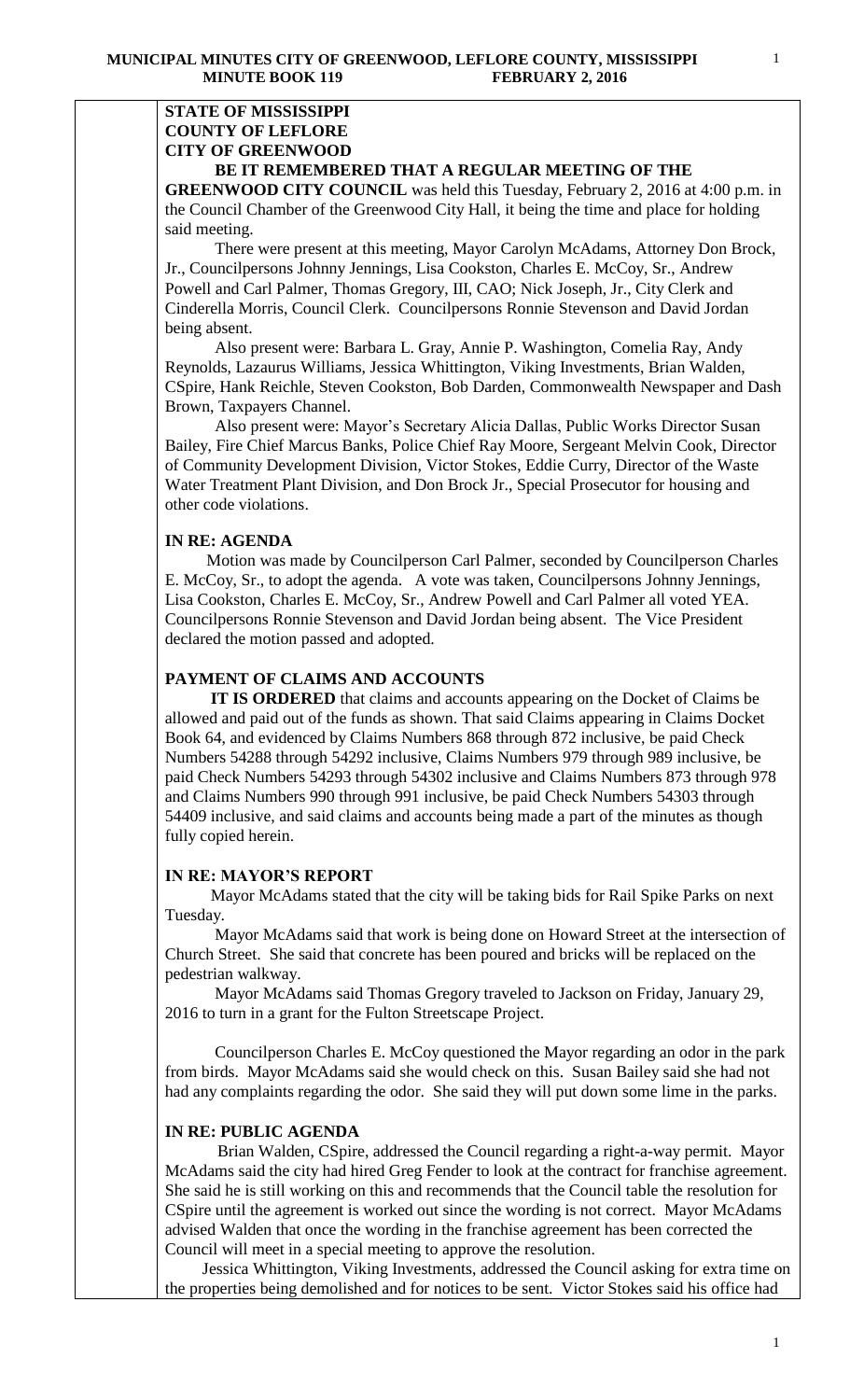called Viking Investments regarding certain dilapidated properties and that he was told that they did not own the properties. Victor Stokes, Council, Mayor McAdams and Attorney Brock discussed this issue further. Comelia Ray addressed Ms. Whittington regarding a piece of property located at 203 Pearl Street that she and her boyfriend purchased from Viking Investments that was uninhabitable and being refused a refund of their purchase. Attorney Brock suggested that Council move forward with notices. Councilperson Palmer suggested that no actions be taken on Viking Investments' properties to allow them to prove themselves to the city.

## **IN RE: DILAPIDATED HOUSING RESOLUTION SETTING HEARING AND AUTHORIZING ISSUANCE OF NOTICE**

Green Springs Properties, LLC Betty Van Meter 707 and 709 West Johnson Street 605, 607 and 609 Mississippi Avenue - Adopted Unanimously

# **RESOLUTION SETTING HEARING AND AUTHORIZING ISSUANCE OF NOTICE**

Squire Title Service, LLC Wallace Van Meter, Jr. #1 through #16 Stroud's Alley - Adopted Unanimously

## **RESOLUTION SETTING HEARING AND AUTHORIZING ISSUANCE OF NOTICE**

Viking Investments, LLC Wallace Van Meter, Jr. 217 & 219 West Henry 701 & 701 Rear, 703 & 703 Rear, 705, and 705 Rear, 707 and 707 Rear, 709 and 709 Rear, 711 and 711 Rear and 713 and 713 Rear Fulton Street - Adopted Unanimously

# **RESOLUTION SETTING HEARING AND AUTHORIZING ISSUANCE OF NOTICE**

Green Springs Properties, LLC Betty Van Meter #13 and #14 McClure's Alley - Adopted Unanimously

## **RESOLUTION SETTING HEARING AND AUTHORIZING ISSUANCE OF NOTICE**

Viking Investments, LLC Wallace Van Meter, Jr. 608 Montjoy Street - Adopted Unanimously

# **RESOLUTION SETTING HEARING AND AUTHORIZING ISSUANCE OF NOTICE**

Viking Investments, LLC Wallace Van Meter, Jr. 209 West Henry Street **- Adopted Unanimously**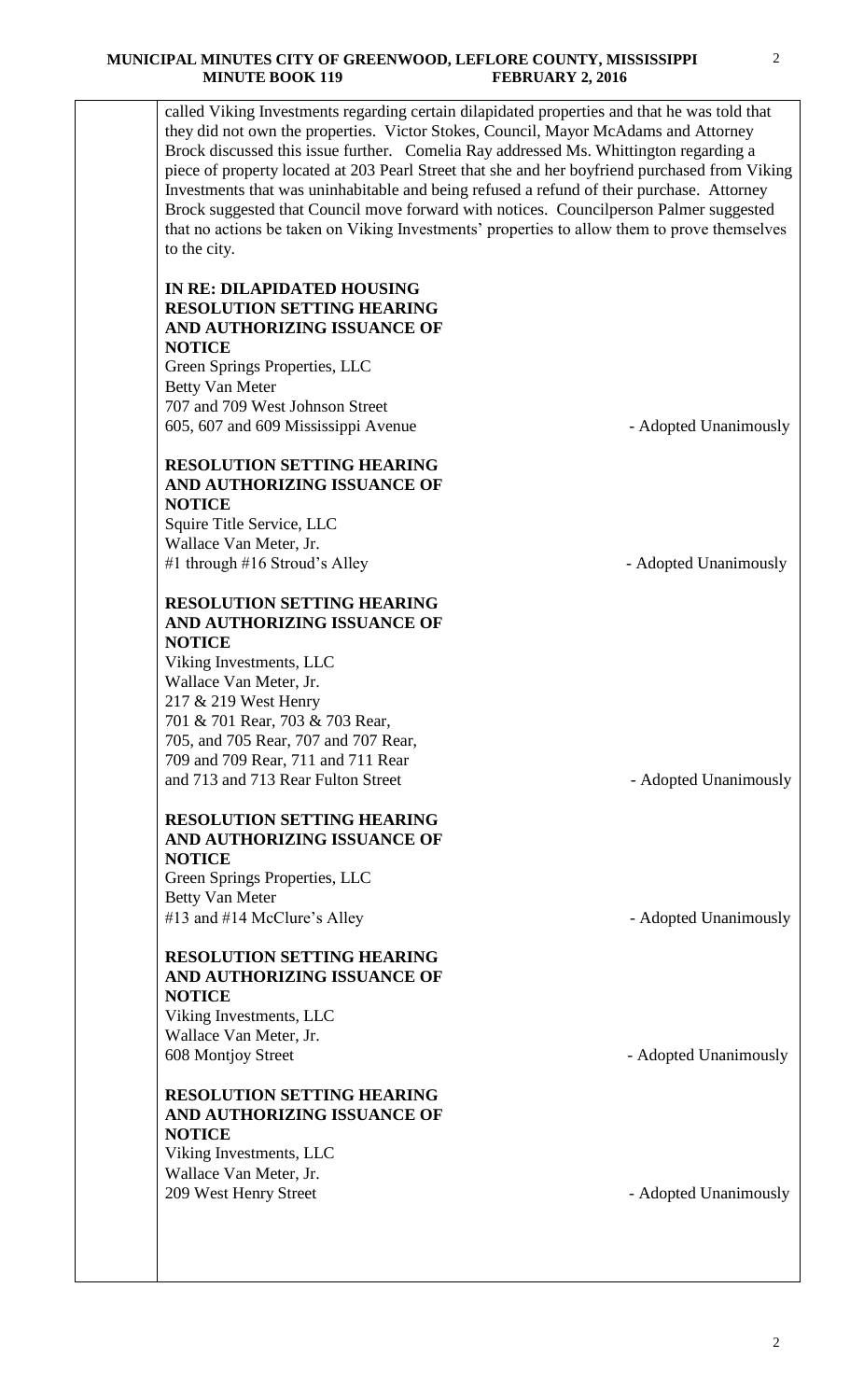| <b>MINUTE BOOK 119</b>                                           | <b>FEBRUARY 2, 2016</b> |
|------------------------------------------------------------------|-------------------------|
| <b>RESOLUTION SETTING HEARING</b><br>AND AUTHORIZING ISSUANCE OF |                         |
| <b>NOTICE</b>                                                    |                         |
| Greenwood Housing, I, L.P.                                       |                         |
| 313, 315 & 317 West Gibbs                                        |                         |
| 206, 208, 210, 212, 214, 216,                                    |                         |
| 218 and 220 West Gibbs,<br>300, 302, 304, 306, 308, 310,         |                         |
| 312, 314, Palace                                                 |                         |
| 805 & 807 Cotton Street                                          |                         |
| 806 Fulton Street                                                | - Adopted Unanimously   |
|                                                                  |                         |
| <b>RESOLUTION SETTING HEARING</b>                                |                         |
| AND AUTHORIZING ISSUANCE OF                                      |                         |
| <b>NOTICE</b>                                                    |                         |
| Carl F. Clark                                                    |                         |
| 1412 Ray Street                                                  | - Adopted Unanimously   |
| <b>RESOLUTION SETTING HEARING</b>                                |                         |
| AND AUTHORIZING ISSUANCE OF                                      |                         |
| <b>NOTICE</b>                                                    |                         |
| Michael Campbell                                                 |                         |
| 600 Block of Cotton Street                                       |                         |
| (Campbell concrete)                                              | - Adopted Unanimously   |
|                                                                  |                         |
| <b>RESOLUTION SETTING HEARING</b><br>AND AUTHORIZING ISSUANCE OF |                         |
| <b>NOTICE</b>                                                    |                         |
| Larry "Blue" Neal                                                |                         |
| 522, 520, 518 and 516 Broad Street                               | - Adopted Unanimously   |
|                                                                  |                         |
| <b>RESOLUTION SETTING HEARING</b><br>AND AUTHORIZING ISSUANCE OF |                         |
| <b>NOTICE</b>                                                    |                         |
| <b>Robert Meeks</b>                                              |                         |
| 313 and 315 Ash Street                                           | - Adopted Unanimously   |
|                                                                  |                         |
| <b>RESOLUTION SETTING HEARING</b>                                |                         |
| AND AUTHORIZING ISSUANCE OF<br><b>NOTICE</b>                     |                         |
| Mildred Miller                                                   |                         |
| 207 Avenue G and 209 Avenue G                                    | - Adopted Unanimously   |
|                                                                  |                         |
| <b>RESOLUTION AUTHORIZING</b>                                    |                         |
| <b>CLEANING OF STATE OWNED</b><br><b>PROPERTY</b>                |                         |
| State of Mississippi                                             |                         |
| 612 Cotton Street                                                | - Adopted Unanimously   |
|                                                                  |                         |
| <b>RESOLUTION AUTHORIZING</b>                                    |                         |
| <b>CLEANING OF STATE OWNED</b>                                   |                         |
| <b>PROPERTY</b>                                                  |                         |
| State of Mississippi                                             |                         |
| 313 West Henry Street                                            | - Adopted Unanimously   |
|                                                                  |                         |
|                                                                  |                         |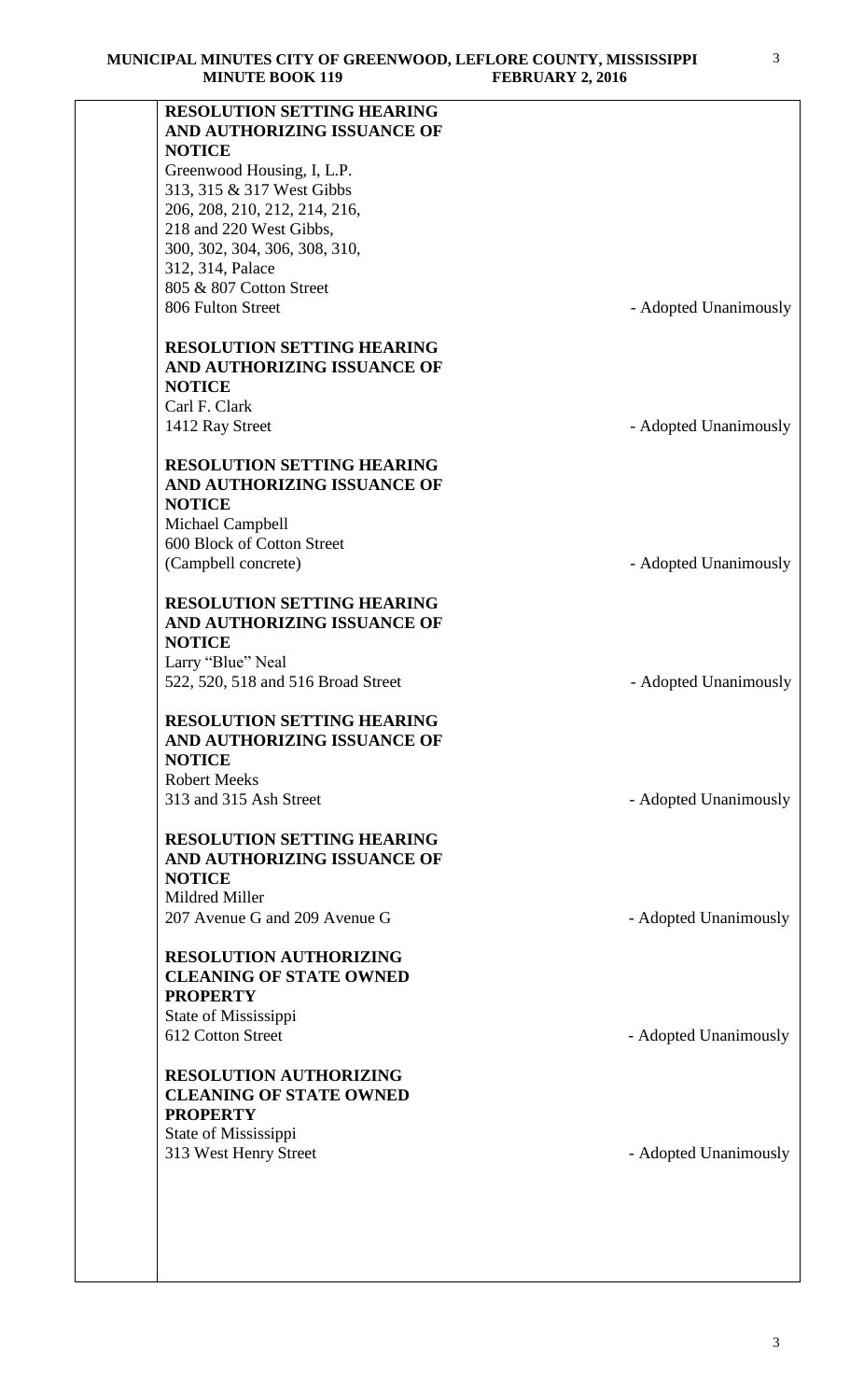# **RESOLUTION AUTHORIZING CLEANING OF STATE OWNED PROPERTY**

State of Mississippi A tract located in the corner of Lot 19 in Block 7 of the Henry Addition 700 Block of Cotton - Adopted Unanimously

### **RESOLUTION AUTHORIZING CLEANING OF STATE OWNED PROPERTY** State of Mississippi

1206 (1/2) Early Street - Adopted Unanimously

# **IN RE: POLICY ISSUES AGENDA - NONE**

# **IN RE: ROUTINE AGENDA IN RE: CONSENT AGENDA IN RE: MINUTES**

 Motion was made by Councilperson Lisa Cookston, seconded by Councilperson Andrew Powell, to adopt the minutes of the January 19, 2016 City Council meeting. A vote was taken, Councilpersons Johnny Jennings, Lisa Cookston, Charles E. McCoy, Sr., Andrew Powell and Carl Palmer all voted YEA. Councilpersons Ronnie Stevenson and David Jordan being absent. The Vice President declared the motion passed and adopted.

## **AN ORDER REVISING THE BUDGET FOR THE FISCAL YEAR 2015-2016 AS AUTHORIZED BY CHAPTER 519 OF LAWS OF MISSISSIPPI FOR 1985.**

**WHEREAS**, provisions of Chapter 519 of the Laws of Mississippi of 1985, as amended, municipal budgets for fiscal year may be revised under circumstances as set forth therein and;

**WHEREAS**, it affirmatively appears that there remains in certain funds an unexpended sum not needed or expected to be needed for the purpose or purposes for which it was appropriated in said budget and that the same should be transferred to another code where needed.

 **IT IS THEREFORE, ORDERED** that the budget for the fiscal year beginning October 1, 2015 and ending September 30, 2016, be and the same is hereby revised and amended so as to make the following changes, to wit:

It is requested that the budget for the Garbage Division (a division of the Public Works Department), for fiscal year ending September 30, 2016, be amended and changed as follows, to wit:

| <b>Account Number</b> | Description  | <b>Current Budget</b> | Increase   |          | Decrease Revised Budget |
|-----------------------|--------------|-----------------------|------------|----------|-------------------------|
| 420-220-556           | Leaf bags    | \$10,675.00           |            | \$525.00 | \$10,150.00             |
| 420-220-540           | Fuel & lub   | 50,000.00             |            | 2,500.00 | 47,500.00               |
| 420-220-580           | Veh rep/supp | 10,000.00             | \$3,025.00 |          | 13,025.00               |

This budget adjustment is a transfer of funds only and does not increase nor decrease the overall total budget for the Public Works Department. Thank you for your attention and response to this matter. Respectfully Submitted,

Susan Bailey Public Works Director SB:gl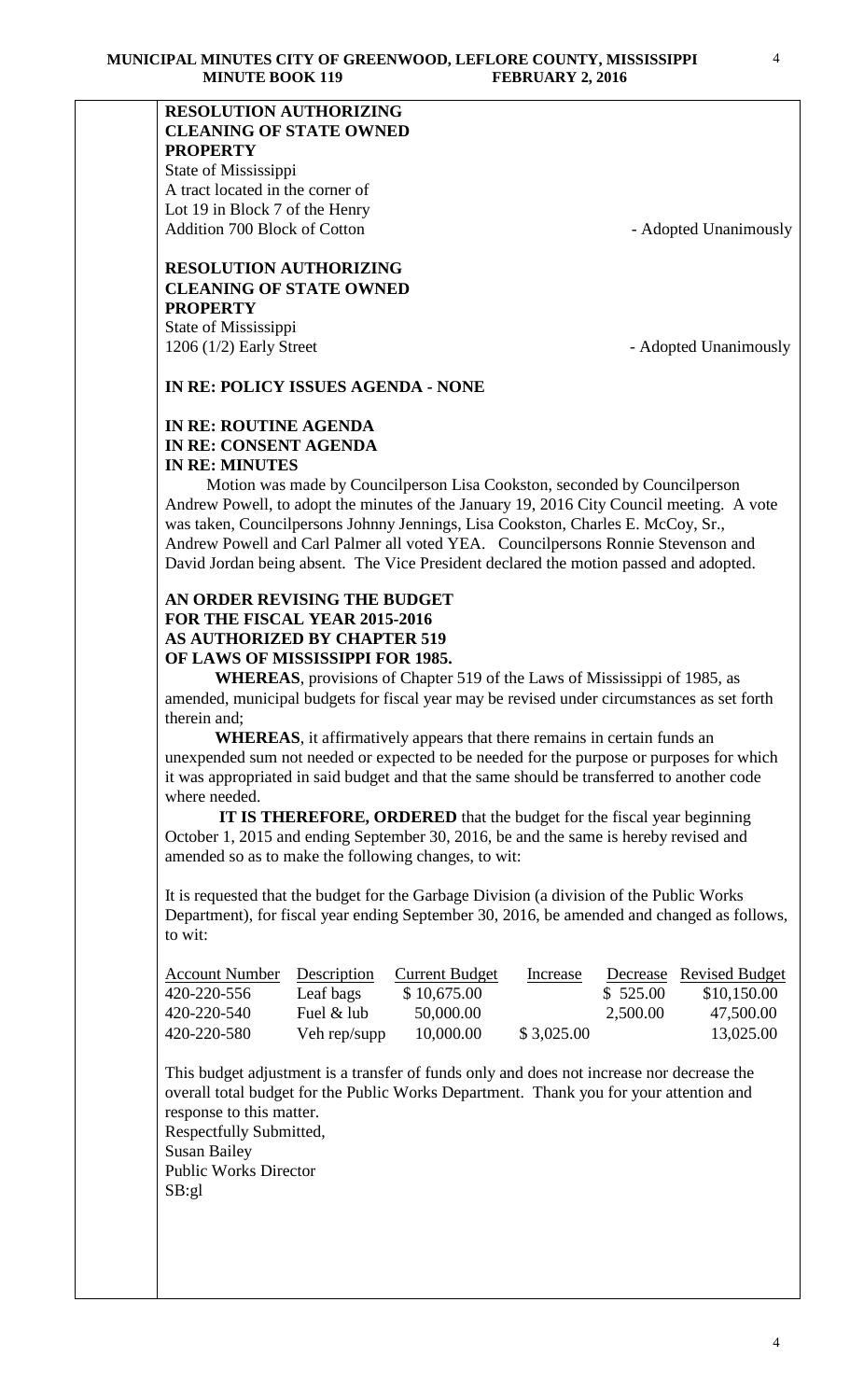| being called received the following vote:                                                                                                                                                  |                                                                                                                                                                                                                                                       |
|--------------------------------------------------------------------------------------------------------------------------------------------------------------------------------------------|-------------------------------------------------------------------------------------------------------------------------------------------------------------------------------------------------------------------------------------------------------|
| <b>COUNCILPERSON</b>                                                                                                                                                                       | <b>YEA</b><br><b>NAY</b>                                                                                                                                                                                                                              |
| Johnny Jennings                                                                                                                                                                            | X                                                                                                                                                                                                                                                     |
| Lisa Cookston                                                                                                                                                                              | X                                                                                                                                                                                                                                                     |
| Ronnie Stevenson                                                                                                                                                                           | Absent                                                                                                                                                                                                                                                |
| Charles E. McCoy, Sr.<br><b>Andrew Powell</b>                                                                                                                                              | X<br>X                                                                                                                                                                                                                                                |
| David Jordan                                                                                                                                                                               | Absent                                                                                                                                                                                                                                                |
| Carl Palmer                                                                                                                                                                                | X                                                                                                                                                                                                                                                     |
|                                                                                                                                                                                            | The President of the Council then declared the motion passed and adopted this the                                                                                                                                                                     |
| 2nd day of February, 2016.                                                                                                                                                                 |                                                                                                                                                                                                                                                       |
| RONNIE STEVENSON                                                                                                                                                                           |                                                                                                                                                                                                                                                       |
| PRESIDENT OF THE COUNCIL                                                                                                                                                                   |                                                                                                                                                                                                                                                       |
|                                                                                                                                                                                            | CAROLYN MCADAMS, MAYOR                                                                                                                                                                                                                                |
| ATTEST:                                                                                                                                                                                    |                                                                                                                                                                                                                                                       |
| CINDERELLA M. MORRIS,                                                                                                                                                                      |                                                                                                                                                                                                                                                       |
| <b>DEPUTY CLERK</b>                                                                                                                                                                        |                                                                                                                                                                                                                                                       |
|                                                                                                                                                                                            |                                                                                                                                                                                                                                                       |
| September 30, 2016 be amended and changed as follows, to wit:                                                                                                                              | It is requested that the budget for General Fund-Parks Department for the fiscal year ending                                                                                                                                                          |
| <b>ACCOUNT DESCRIPTION</b>                                                                                                                                                                 | INCREASE DECREASE<br><b>NEW</b><br><b>CURRENT</b>                                                                                                                                                                                                     |
| <b>NUMBER</b>                                                                                                                                                                              | <b>BUDGET</b><br><b>BUDGET</b>                                                                                                                                                                                                                        |
| 001-000-398 Retained Revenues                                                                                                                                                              | \$480,490.00<br>\$25,000.00<br>\$505,490.00                                                                                                                                                                                                           |
| 001-341-740 Vehicles                                                                                                                                                                       | \$<br>\$25,000.00<br>\$25,000.00<br>.00.                                                                                                                                                                                                              |
| being called received the following vote:<br><b>COUNCILPERSON</b><br>Johnny Jennings<br>Lisa Cookston<br>Ronnie Stevenson<br>Charles E. McCoy, Sr.<br><b>Andrew Powell</b><br>David Jordan | section by section and then as a whole, having been introduced by Council person Lisa<br>Cookston, was duly seconded for adoption by Councilperson Andrew Powell, and upon a vote<br><b>NAY</b><br><b>YEA</b><br>X<br>X<br>Absent<br>X<br>X<br>Absent |
| Carl Palmer                                                                                                                                                                                | X                                                                                                                                                                                                                                                     |
|                                                                                                                                                                                            | The President of the Council then declared the motion passed and adopted this the                                                                                                                                                                     |
| 2nd day of February, 2016.                                                                                                                                                                 |                                                                                                                                                                                                                                                       |
| RONNIE STEVENSON                                                                                                                                                                           |                                                                                                                                                                                                                                                       |
| PRESIDENT OF THE COUNCIL                                                                                                                                                                   |                                                                                                                                                                                                                                                       |
|                                                                                                                                                                                            | CAROLYN MCADAMS, MAYOR                                                                                                                                                                                                                                |
|                                                                                                                                                                                            |                                                                                                                                                                                                                                                       |
| ATTEST:                                                                                                                                                                                    |                                                                                                                                                                                                                                                       |
| CINDERELLA M. MORRIS,                                                                                                                                                                      |                                                                                                                                                                                                                                                       |
| <b>DEPUTY CLERK</b>                                                                                                                                                                        |                                                                                                                                                                                                                                                       |
|                                                                                                                                                                                            |                                                                                                                                                                                                                                                       |
|                                                                                                                                                                                            |                                                                                                                                                                                                                                                       |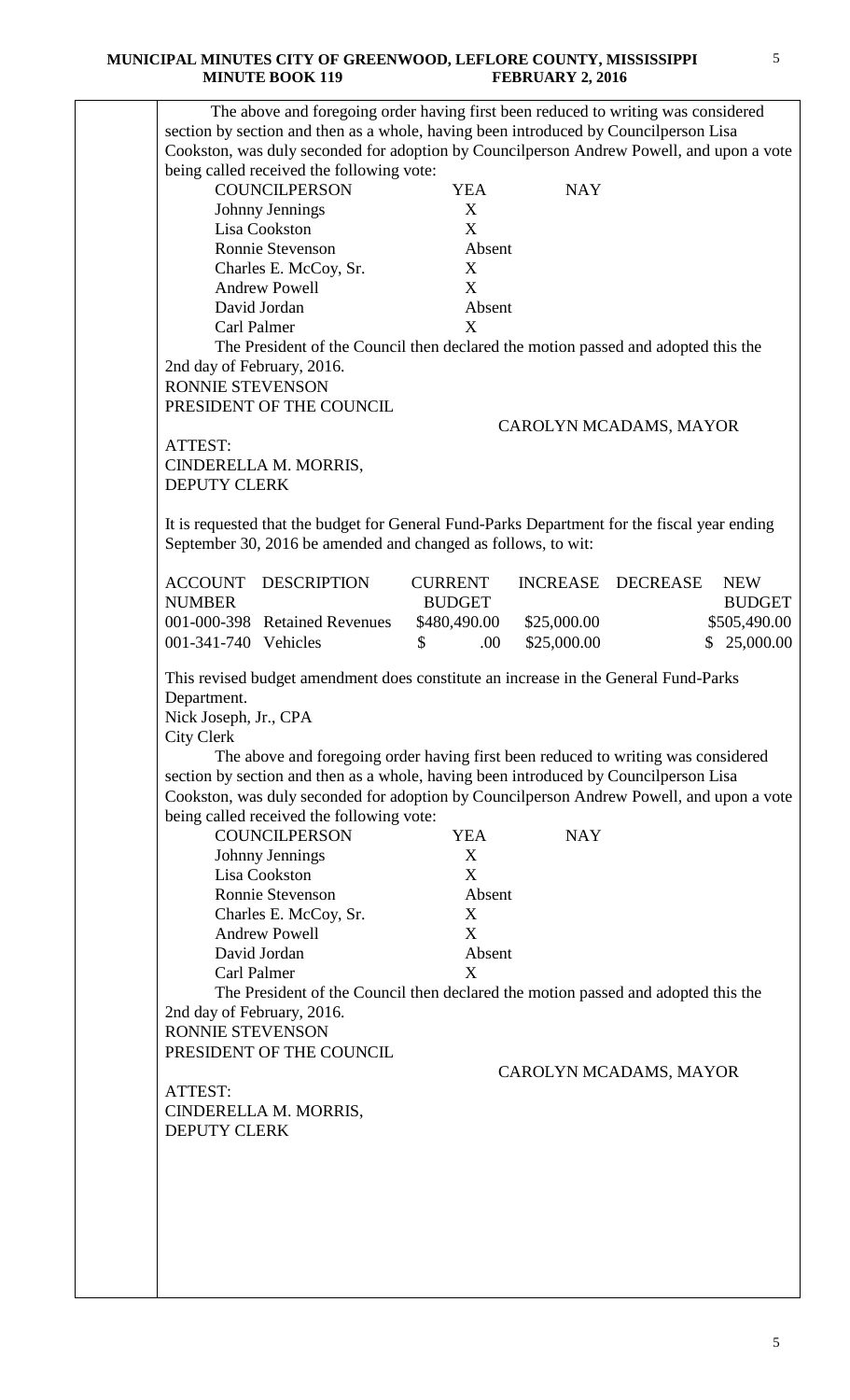It is requested that the budget for General Fund, Sewer Enterprise Fund, Sewer Revenue Fund and Solid Waste Fund for the fiscal year ending September 30, 2016 be amended and changed as follows, to wit:

| <b>ACCOUNT</b> | <b>DESCRIPTION</b>                    |               | <b>CURRENT</b> |                | <b>INCREASE DECREASE NEW</b> |    |                |
|----------------|---------------------------------------|---------------|----------------|----------------|------------------------------|----|----------------|
| <b>NUMBER</b>  |                                       |               | <b>BUDGET</b>  |                |                              |    | <b>BUDGET</b>  |
|                | 001-000-381 Operating Transfer In     | \$            | 834,100.00     | \$31,755.00    |                              | \$ | 865,855.00     |
|                | 001-100-635 Repairs & Maint.-Equip \$ |               | 20,000.00      | \$14,984.00    |                              | \$ | 34,984.00      |
|                | 001-160-635 Office Machine Maint.     | -S            | 4,570.00       | \$3,568.00     |                              | S  | 8,138.00       |
|                | 001-184-635 Radio Maint. & Transf. \$ |               | 1,350.00       | \$1,071.00     |                              | \$ | 2,421.00       |
|                | 001-200-635 Maint.-Office Supplies    | \$            | 1,900.00       | \$<br>714.00   |                              | \$ | 2,614.00       |
|                | 001-201-635 Repair & Maint.-Bldg.     | \$            | 6,000.00       | \$6,778.00     |                              | \$ | 12,778.00      |
|                | 001-241-635 Repair & Maint-Bldg.      | \$            | 3,755.00       | \$1,785.00     |                              | \$ | 5,540.00       |
|                | 001-245-635 Bldg. Maint. & Repair     | \$            | 651.00         | \$<br>357.00   | \$                           |    | 1,008.00       |
|                | 001-341-635 Maintenance-Equip.        | \$            | 10,500.00      | \$2,498.00     |                              | \$ | 12,998.00      |
|                | 411-000-381 Operating Transfer In     | \$            | 83,000.00      | \$4,638.00     |                              | \$ | 87,638.00      |
|                | 411-550-950 Operating Transfer Out    |               | \$6,476,171.00 | \$<br>4,638.00 |                              |    | \$6,480,809.00 |
|                | 410-000-382 Operating Transfer In     |               | \$5,817,718.00 | \$4,638.00     |                              |    | \$5,822,356.00 |
|                | 410-236-635 Repair & Maint. Bld.      | \$            | 8,583.00       | \$4,638.00     | \$                           |    | 13,221.00      |
|                | 420-000-381 Operating Transfer In     | \$            | 10,000.00      | \$6,065.00     |                              | \$ | 16,065.00      |
|                | 420-220-635 Repair & Maint.-Bldg.     | $\mathcal{S}$ | 3,660.00       | \$3,211.00     |                              |    | 6,871.00       |
|                | 420-224-680 Motor Vehicle Repairs     | \$            | 5,000.00       | \$2,854.00     |                              | \$ | 7,854.00       |

This revised budget amendment does constitute an increase in the General Fund, an increase in the Sewer Enterprise Fund, an increase in the Sewer Revenue Fund and an increase in the Solid Waste Fund.

Nick Joseph, Jr., CPA

City Clerk

 The above and foregoing order having first been reduced to writing was considered section by section and then as a whole, having been introduced by Councilperson Lisa Cookston, was duly seconded for adoption by Councilperson Andrew Powell, and upon a vote being called received the following vote:

| <b>COUNCILPERSON</b>  | YEA    | <b>NAY</b> |
|-----------------------|--------|------------|
| Johnny Jennings       | X      |            |
| Lisa Cookston         | X      |            |
| Ronnie Stevenson      | Absent |            |
| Charles E. McCoy, Sr. | X      |            |
| <b>Andrew Powell</b>  | X      |            |
| David Jordan          | Absent |            |
| Carl Palmer           | X      |            |
|                       | .      |            |

The President of the Council then declared the motion passed and adopted this the 2nd day of February, 2016.

RONNIE STEVENSON PRESIDENT OF THE COUNCIL

CAROLYN MCADAMS, MAYOR

ATTEST: CINDERELLA M. MORRIS, DEPUTY CLERK

**RESOLUTION AUTHORIZING THE MAYOR AND CITY CLERK TO DO ALL THINGS REASONABLE AND NECESSARY TO PAY ALL OBLIGATIONS ON THE DOCKET OF CLAIMS**

**WHEREAS**, the City from time to time incurs necessary reasonable expenses; and,

**WHEREAS**, all lawful obligations should be timely paid.

**NOW, THEREFORE, BE IT RESOLVED BY THE COUNCIL OF THE CITY OF GREENWOOD, LEFLORE COUNTY, MISSISSIPPI**:

**SECTION 1**: The Mayor and the City Clerk should be and they are hereby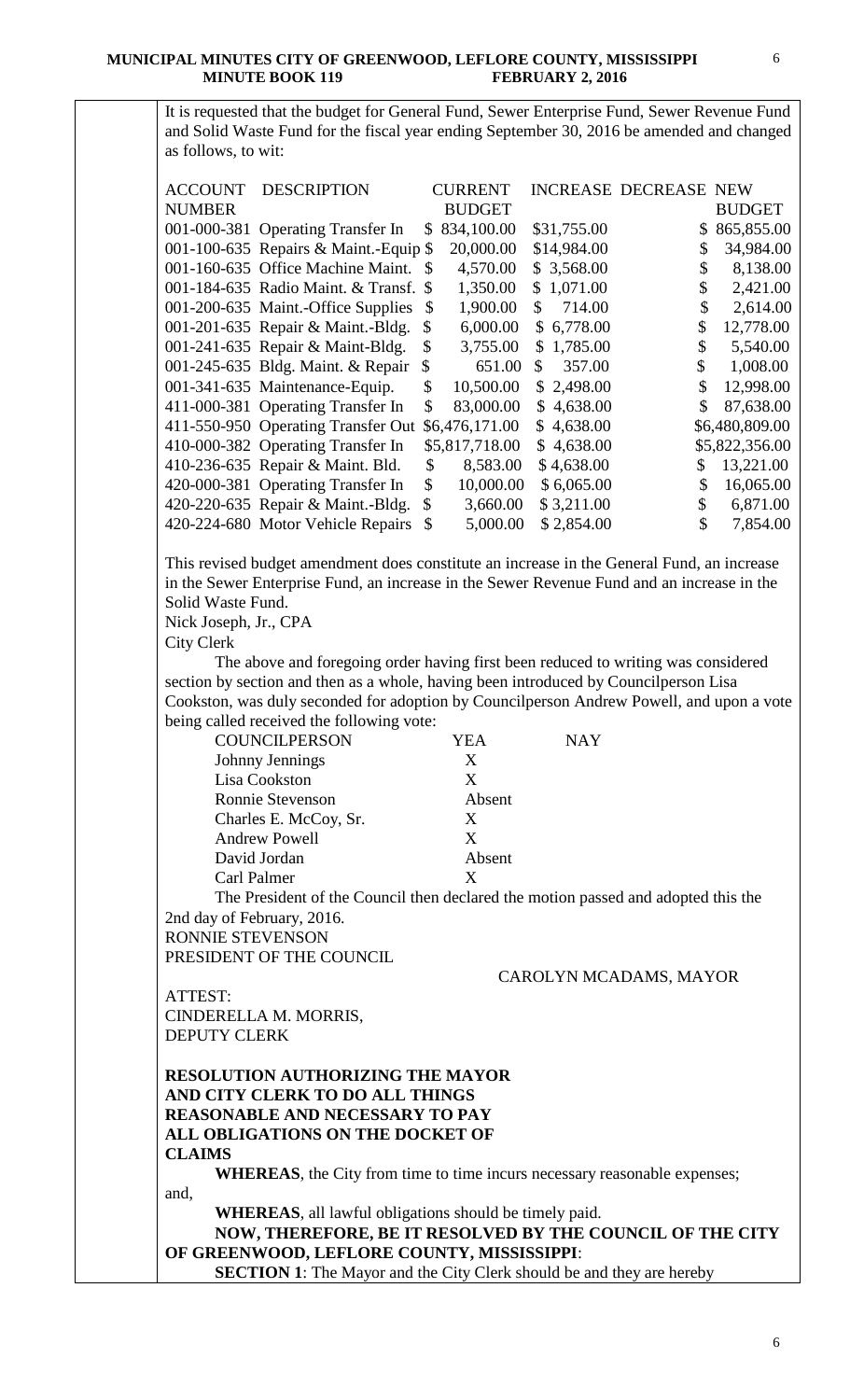7

### authorized to do all things reasonable and necessary to pay all those obligations listed in the **"DOCKET OF CLAIMS," BOOK 64, CITY OF GREENWOOD, FEBRUARY 2, 2016, CITY COUNCIL MEETING.**

The above and foregoing resolution, after having been first reduced to writing and read by the Clerk of the Council, was introduced by Councilperson Lisa Cookston, seconded by Councilperson Andrew Powell, and was adopted by the following roll call to-wit:

YEAS NAYS

 Johnny Jennings Lisa Cookston Ronnie Stevenson - Absent Charles E. McCoy, Sr. Andrew Powell David Jordan - Absent Carl Palmer

## **IN RE: APPOINTMENT AGENDA A RESOLUTION APPROVING THE APPOINTMENT OF HANK REICHLE TO THE GREENWOOD UTILITIES BOARD**

Councilpersons Johnny Jennings, Lisa Cookston, Andrew Powell and Carl Palmer all voted YEA. Councilperson Charles E. McCoy, Sr. abstained. Councilpersons Ronnie Stevenson and David Jordan being absent.

**IN RE: ROUTINE ITEMS AGENDA A RESOLUTION APPROVING A PERMIT APPLICATION OF CSPIRE FOR USE AND OCCUPANCY AGREEMENT FOR THE CONSTRUCTION OR ADJUSTMENT OF A UTILITY WITHIN CITY STREET RIGHT-OF-WAY - Tabled Unanimously**

## **A RESOLUTION AUTHORIZING THE PURCHASE OF A 2008 CHEVROLET C8500 BUCKET TRUCK FROM GREENWOOD UTILITIES FOR USE AS TREE TRIMMING VEHICLE -Adopted Unanimously**

 Mayor McAdams explained the following resolution. She said the Katrina cottages for sale are one bedroom cottages. She said the Fuller Center had the contract on these cottages and that they had difficulties getting people to apply for the one bedroom cottages.

**A RESOLUTION AUTHORIZING THE CITY OF GREENWOOD TO ADVERTISE FOR SEALED BIDS FOR THE SALE OF FIVE (5) KATRINA COTTAGES** - **Adopted Unanimously** 

**RESOLUTION AUTHORIZING A DONATION IN THE AMOUNT OF \$2,500.00 TO CROSSPOINTE STUDIOS FOR A SPONSORSHIP IN THE GREAT AMERICAN HOMETOWN PRIDE INITIATIVE - Adopted Unanimously**

**IN RE: STUDY AGENDA – NONE**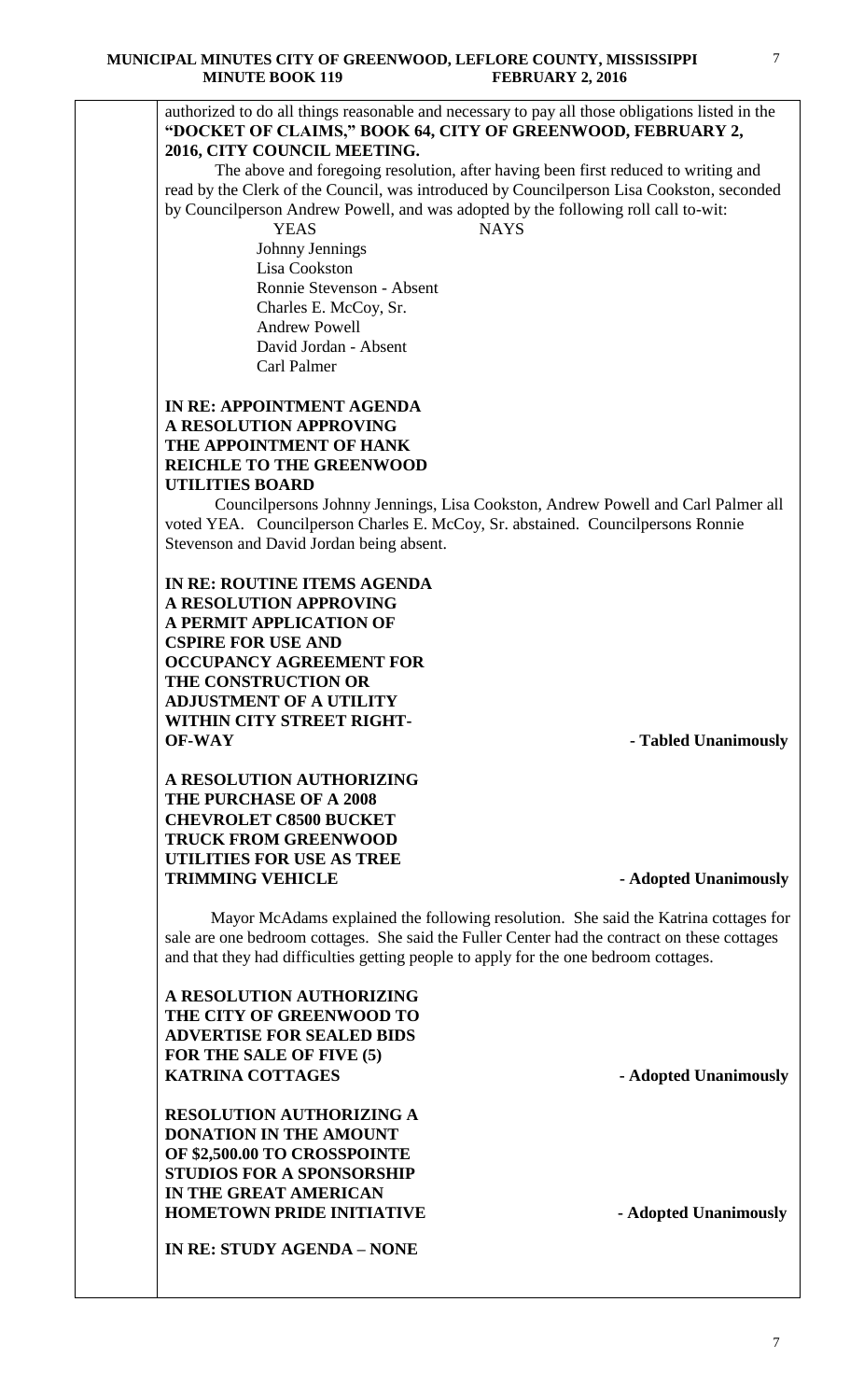| <b>ADJOURNED</b>                       | THERE BEING NO FURTHER BUSINESS, THIS MEETING WAS |
|----------------------------------------|---------------------------------------------------|
|                                        |                                                   |
|                                        | RONNIE STEVENSON, PRESIDENT                       |
|                                        | JOHNNY JENNINGS, VICE PRESIDENT                   |
|                                        | <b>LISA COOKSTON</b>                              |
|                                        | CHARLES E. MCCOY, SR.                             |
|                                        | <b>ANDREW POWELL</b>                              |
|                                        | <b>DAVID JORDAN</b>                               |
|                                        | <b>CARL PALMER</b>                                |
| <b>CERTIFIED BY:</b>                   |                                                   |
| NICK JOSEPH, JR.,<br><b>CITY CLERK</b> |                                                   |
|                                        |                                                   |
|                                        |                                                   |
|                                        |                                                   |
|                                        |                                                   |
|                                        |                                                   |
|                                        |                                                   |
|                                        |                                                   |
|                                        |                                                   |
|                                        |                                                   |